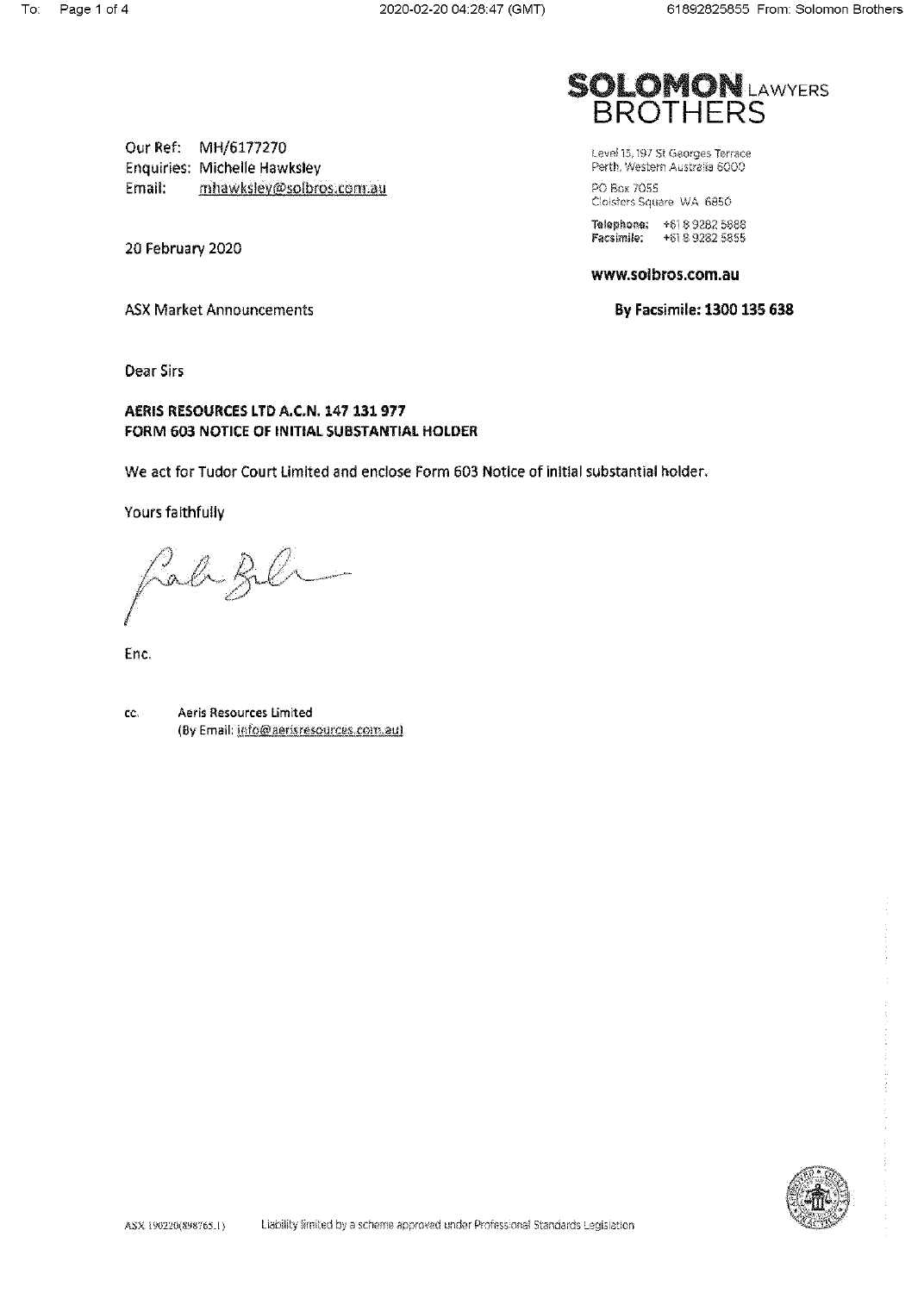$603$ page 1/2 15 July 2001

# **Form 603**

**Corporations Act 2001** Section 671B

# Notice of initial substantial holder

| To Company Name/Scheme | <b>AERIS RESOURCES LIMITED</b><br>Account the company's construction of the company's company's and the |
|------------------------|---------------------------------------------------------------------------------------------------------|
| ACN/ARSN               | 147 131 977                                                                                             |

## 1. Details of substantial holder (1)

| Name                     | TUDOR COURT L.<br><b>IMITED</b><br>$\cdots$ |  |
|--------------------------|---------------------------------------------|--|
| ACN/ARSN (if applicable) | <b>A</b> 15                                 |  |
|                          |                                             |  |

The holder became a substantial holder on

18 / 02 / 2020

## 2. Details of voting power

The total number of votes attached to all the voting shares in the company or voting interests in the scheme that the substantial holder or an associate (?) had a relevant interest (3) in on the cate the substantial holder became a substantial holder are as follows:

| Class of securities [4].                                                | Namber of securities | and the state of the state of the state of the state of the state of the state of the state of the state of the<br>- Person's votes [5) | Voting cower (6) |
|-------------------------------------------------------------------------|----------------------|-----------------------------------------------------------------------------------------------------------------------------------------|------------------|
| Fully paid ordinary shares                                              | 123.355.325          | 23.355.325                                                                                                                              | 15.125%          |
| <b>Account the construction of the construction of the construction</b> |                      |                                                                                                                                         |                  |

#### 3. Details of relevant interests

The nature of the relevant interest the substantial holder or an associate had in the following voting securities on the date the substantial holder became a substantial holder are as follows:

| Holder of relevant interest | Nature of relevant interest (7). | Class and number of securities |
|-----------------------------|----------------------------------|--------------------------------|
| l Tudor Court Limited       | <b>Beneficial Owner</b>          | $(23,355,325)$ ORD             |
|                             |                                  |                                |

#### 4. Details of present registered holders

The persons registered as holders of the securities referred to in paragraph 3 above are as follows:

| Holder of relevant<br>interest                      | Registered holder of<br>securities | Person entitled to be<br>recistered as holder (8) | Class and number<br>of securities                                                                               |
|-----------------------------------------------------|------------------------------------|---------------------------------------------------|-----------------------------------------------------------------------------------------------------------------|
| Tudor Court Limited                                 | <b>HSBC Custody Nominees</b>       | Tudor Court Limited                               | 123,355,325 ORD                                                                                                 |
| ______________<br>and the company of the company of |                                    | 1.111                                             | the contract of the contract of the contract of the contract of the contract of the contract of the contract of |

#### 5. Consideration

The consideration paid for each relevant interest referred to in paragraph 3 above, and acquired in the four months prior to the day that the substantial holder became a substantial holder is as follows:

| Holder of relevant<br>interast                                                  | Date of acquisition                      | Consideration (9) |          |                |  | Class and number<br>of securities |
|---------------------------------------------------------------------------------|------------------------------------------|-------------------|----------|----------------|--|-----------------------------------|
| the second group of the product and control of the second control of the second |                                          |                   | Non-cash |                |  |                                   |
| $\mathbf{a}$<br><b>Tudor Court Limited</b>                                      | Numerous (see annexure "A" {\$881,959.08 |                   |          | 15,252,132.ORD |  |                                   |
|                                                                                 |                                          |                   |          |                |  |                                   |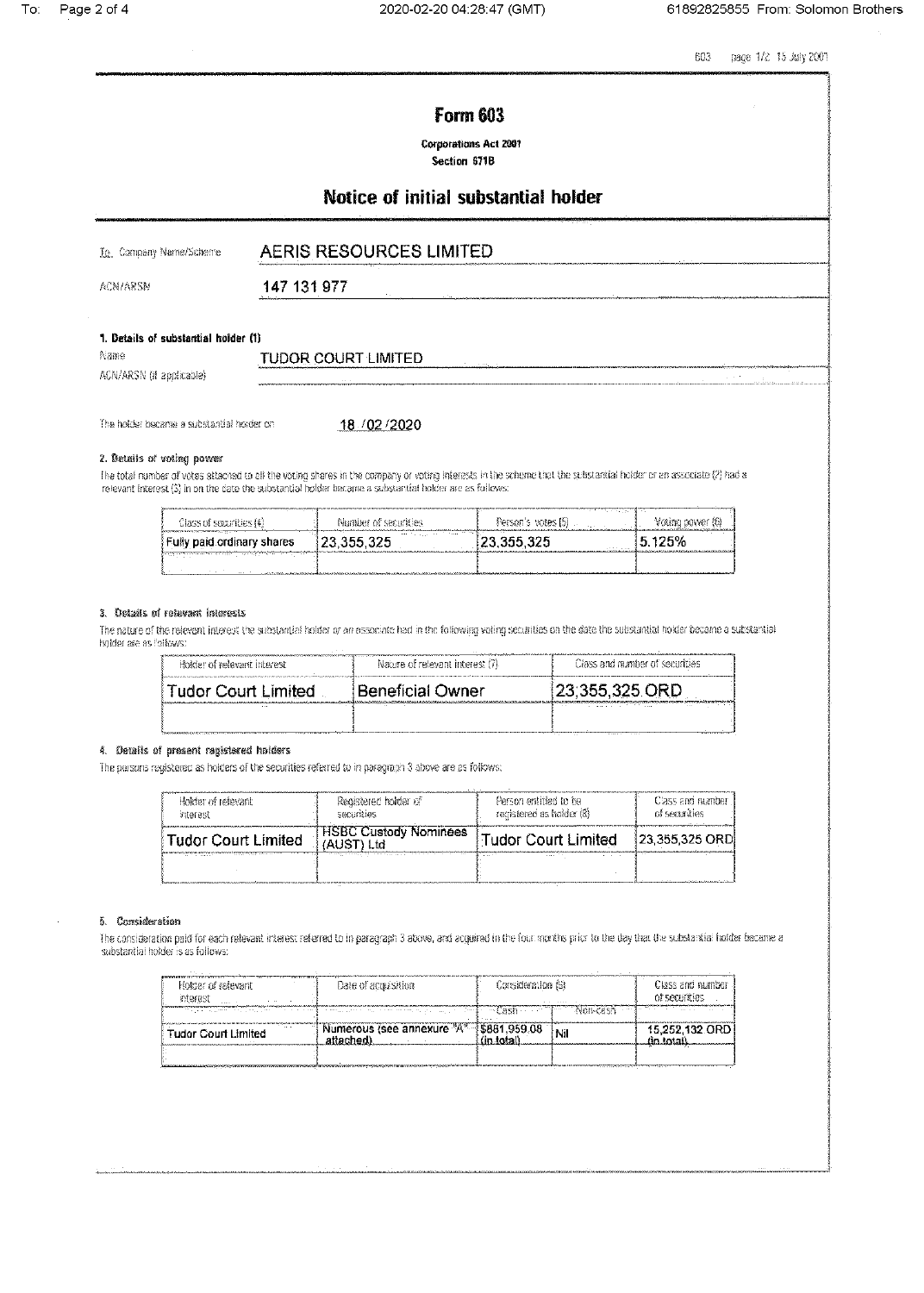page 2/2 15 July 2001 603

#### 6. Associates

The reasons the persons named in peragraph 3 above are associates of the substantial holder are as follows:

|                                                                                           | http://www.action.com/action/action/action/action/                                                                                                                                                                                                                                                                                                                                                                                                                                                                                                             |  |
|-------------------------------------------------------------------------------------------|----------------------------------------------------------------------------------------------------------------------------------------------------------------------------------------------------------------------------------------------------------------------------------------------------------------------------------------------------------------------------------------------------------------------------------------------------------------------------------------------------------------------------------------------------------------|--|
| Name and ACN/ARSN (if applicable)                                                         | Nature of association                                                                                                                                                                                                                                                                                                                                                                                                                                                                                                                                          |  |
|                                                                                           | $\label{eq:1} \begin{minipage}{0.9\textwidth} \begin{minipage}{0.9\textwidth} \centering \begin{minipage}{0.9\textwidth} \centering \end{minipage} \begin{minipage}{0.9\textwidth} \centering \begin{minipage}{0.9\textwidth} \centering \end{minipage} \begin{minipage}{0.9\textwidth} \centering \end{minipage} \begin{minipage}{0.9\textwidth} \centering \end{minipage} \begin{minipage}{0.9\textwidth} \centering \end{minipage} \begin{minipage}{0.9\textwidth} \centering \end{minipage} \begin{minipage}{0.9\textwidth} \centering \end{min$<br>.<br>. |  |
|                                                                                           | $1.1 - 1.$                                                                                                                                                                                                                                                                                                                                                                                                                                                                                                                                                     |  |
| and the contract of the con-                                                              | his color administration to a major control of the set of the state of the second convenience of the set of the complete<br><br>The company of the control of the company of the company of the company of the company of the company of the company of the company of the company of the company of the company of the company of the company of the company                                                                                                                                                                                                  |  |
| <b>The Contract Committee Committee Committee Committee Committee Committee Committee</b> | <br>-internet<br>EXPERIMENTAL DE POPULATION DE COMPUTATION DE L'ANNO DES COMPUTATIONS DE L'ANNO DE L'ANNO DE L'ANNO DE L'ANNO D                                                                                                                                                                                                                                                                                                                                                                                                                                |  |

### 7. Addresses

The addresses of persons named in this form are as follows:

| Name                  | AQQTESS -                                              |
|-----------------------|--------------------------------------------------------|
| l Tudor Court Limited | 36 Robinson Road, #13-01, City House, Singapore 068877 |
|                       | $\overline{\phantom{a}}$                               |

## **Signature**

| print name |                                             | $\sim$<br>capacity Director                                                                                                                                                                                                                                                                                                                                                                                                   |                                                |
|------------|---------------------------------------------|-------------------------------------------------------------------------------------------------------------------------------------------------------------------------------------------------------------------------------------------------------------------------------------------------------------------------------------------------------------------------------------------------------------------------------|------------------------------------------------|
| sign here  | <b>Statement of the American Statements</b> | $\label{eq:3} \begin{split} &\mathcal{L}_{\text{1D}} = \frac{1}{2} \sum_{i=1}^{2} \frac{1}{2} \sum_{i=1}^{2} \frac{1}{2} \sum_{i=1}^{2} \frac{1}{2} \sum_{i=1}^{2} \frac{1}{2} \sum_{i=1}^{2} \frac{1}{2} \sum_{i=1}^{2} \frac{1}{2} \sum_{i=1}^{2} \frac{1}{2} \sum_{i=1}^{2} \frac{1}{2} \sum_{i=1}^{2} \frac{1}{2} \sum_{i=1}^{2} \frac{1}{2} \sum_{i=1}^{2} \frac{1}{2}$<br>.<br>$\sim$ $\sim$<br>/2020<br>cate $19 / 02$ | <b>CONTRACTOR</b><br>Thermometer of the<br>. . |
|            | <b>Automobilität Schwarzer</b>              |                                                                                                                                                                                                                                                                                                                                                                                                                               |                                                |

#### **DIRECTIONS**

- If there are a number of substantial holders with similar or related relevant interests (eg a corporation and its related corporations, or the manager and trustee of an  $\left\{ \begin{matrix} 1\\ 1 \end{matrix} \right\}$ equity trust), the names could be included in an annexure to the form. If the relevant interests of a group of persons are essentially similar, they may be referred to throughout the form as a specifically named group if the membership of each group, with the names and addresses of members is clearly set out in paragraph 7 of the form.
- $(2)$ See the definition of "associate" in section 9 of the Corporations Act 2001.

See the definition of "relevant interest" in sections 608 and 671B(7) of the Corporations Act 2001.  $\langle \hat{3} \rangle$ 

儞 The voting shares of a company constitute one class unless divided into separate classes.

- The total number of votes attached to all the voting shares in the company or voting interests in the scheme (if any) that the person or an associate has a relevant interest in.
- The person's votes divided by the total votes in the body corporate or scheme multiplied by 100.  $\left\langle \hat{c} \right\rangle$
- $\left\{ \begin{smallmatrix} 0 \\ 1 \end{smallmatrix} \right\}$ Include details of:
	- any relevant agreement or other circumstances by which the relevant interest was acquired. If subsection 6718(4) applies, a copy of any document setting out  $\{3\}$ the terms of any relevant agreement, and a statement by the parson giving full and accurate details of any contract, scheme or arrangement, must accompany this form, together with a written statement certifying this contract, scheme or arrangement; and
	- any qualification of the power of a person to exercise, control the exercise of, or influence the exercise of, the voting powers or disposal of the securities to<br>which the relevant interest relates (indicating clearly the  $\langle \mathbf{b} \rangle$

See the definition of "relevant agreement" in section 9 of the Corporations Act 2001.

- $\left\langle 3\right\rangle$ If the substantial holder is unable to determine the Identity of the person (eg. if the relevant interest arises because of an option) write "unknown"
- Details of the consideration must include any and all benefits, money and other, that any person from whom a relevant interest was acquired has, or may, become<br>entitled to receive in relation to that acquisition, Details m  $\left\langle \Omega \right\rangle$ included of any benefit paid on behalf of the substantial holder or its associate in relation to the acquisitions, even if they are not paid directly to the person trem whom the relevant interest was acquired.